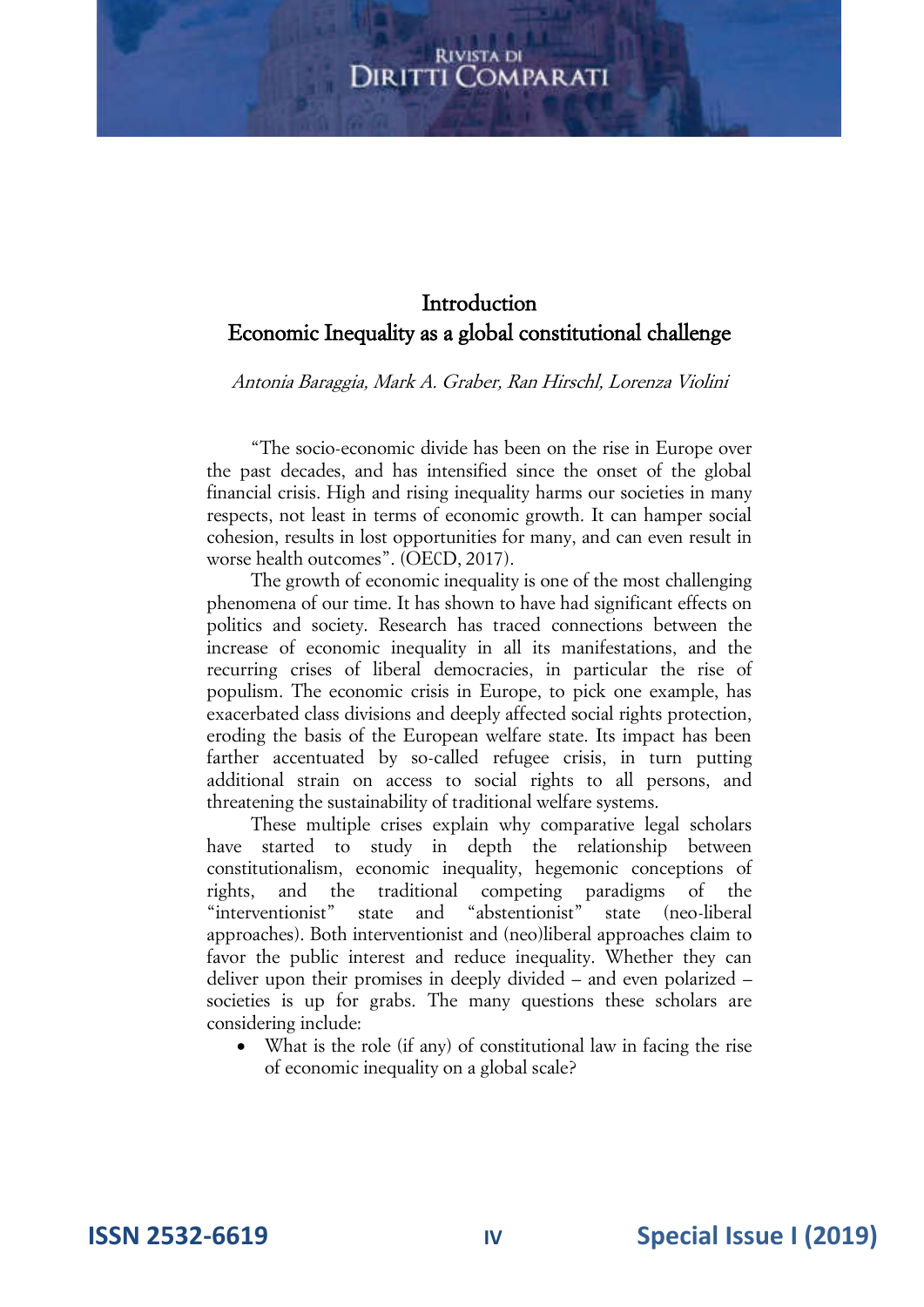### **RIVISTA DI** Diritti Comparati

#### Antonia Baraggia, Mark A. Graber, Ran Hirschl, Lorenza Violini Introduction: Economic Inequality as a global constitutional challenge

- Is the liberal constitutional model able to respond to the challenges posed by economic inequality?
- Are expanding human rights protection systems and the recognition of ESR on a global scale enough to deal with economic inequality?
- Do existing constitutional theories and constitutional arrangements effectively deal with rising economic inequality?
- What theoretical and institutional adjustments are necessary to alleviate the threat rising economic equality poses to constitutional democracy?

This special issue, featuring a selection of papers presented at the First European Constitutional Law "Schmooze"—an open conversation among scholars of constitutional law that took place at the University of Milan's Faculty of Law in October 2018—aims to address the complex interplay between constitutional law and economic inequality. It features ten contributions, ranging from general theoretical accounts to papers dealing with a concrete angle or a case-study. The first theoretical part comprises five contributors. Catarina Santos Botelho focuses on the highly controversial constitutional debate on social rights design and the social state. Francesco Saitto's paper, "The Decline of Middle-Class Constitutionalism and the Democratic Backlash," looks in historical and comparative perspectives at the dynamic balance between economic inequality and political equality, within the context of the decline of "middle-class constitutionalism," which characterizes contemporary Western liberal democracies. Antonia Baraggia and Benedetta Vimercati's paper addresses the relation between human dignity and economic inequality, through the lens of the implementation of minimum income schemes across Europe. Mark A. Graber's article deals with the relation between the theory of constitutional democracy and the practice of access to justice, in particular in terms of the support system necessary for less fortunate members of the polity to obtain remedies for legal wrongs. Looking at the case law of the European Court of Human Rights, Ingrid Leijten explores the potential and limits of the principle of non-discrimination in adjudicating social rights.

The second part of the special issues, devoted to specific casestudies, features five contributions. Two papers, Irene Pellizzone's and